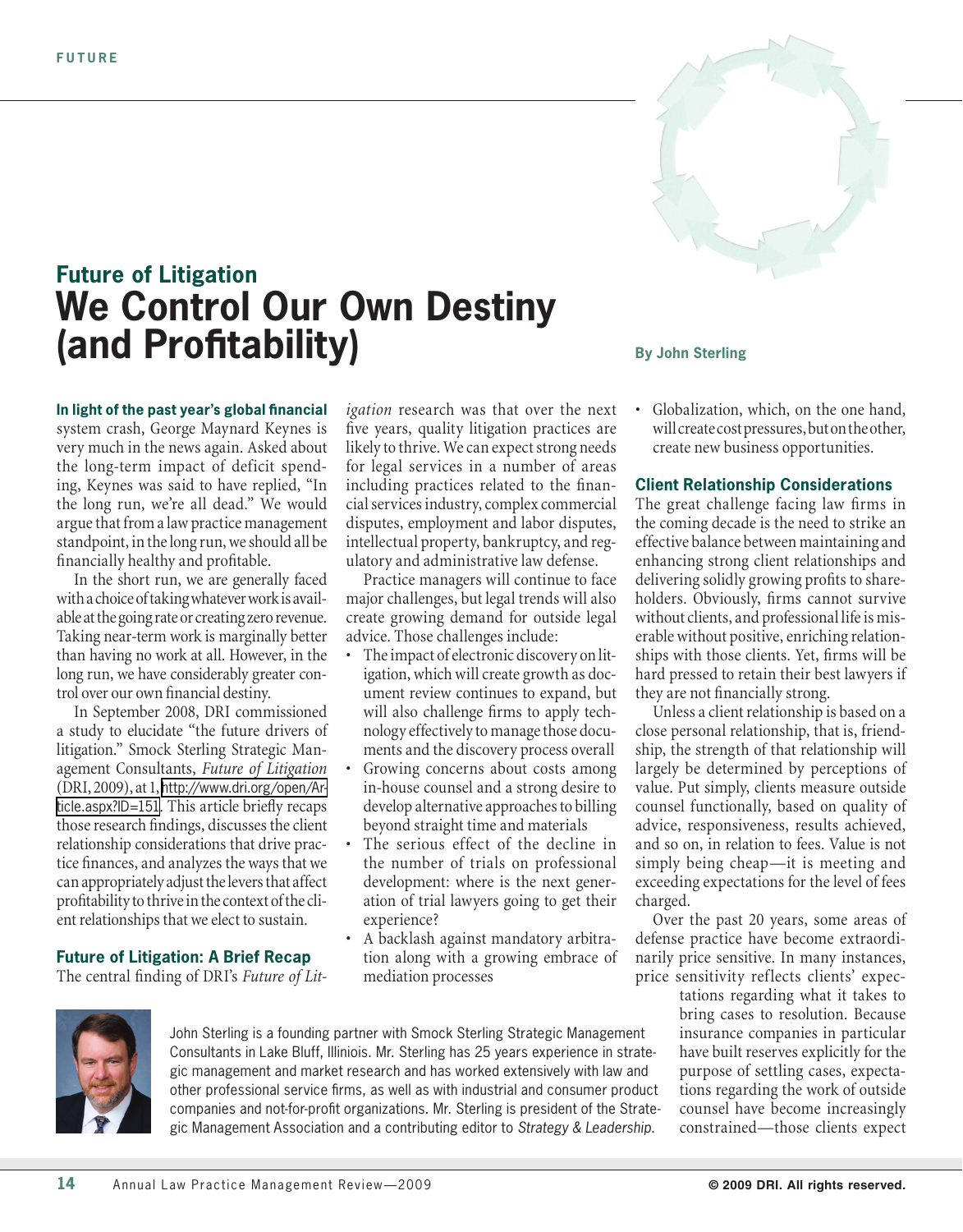outside counsel to work quickly toward settlement at very low cost.

In other areas, growing complexity and potentially unsecured exposure has led to a markedly different set of expectations. In those cases, extensive discovery processes and legal analysis by highly experienced trial attorneys drives client expectations. While it would be naïve to suggest that "money is no object" in these cases, client expectations are high, and value is not synonymous with low rates.

Regardless of the place within the value spectrum in which a practice operates today, the *Future of Litigation* research suggests that outside counsel expect clients to seek new approaches to setting fees. In discussing alternative fee arrangements in research interviews, both in-house and outside counsel shared a wide variety of examples. In fact, there were more variations on successful approaches to alternative fees than interviews. An analysis of those anecdotal examples uncovered some basic guidelines for pursuing alternative fee arrangements.

First, it is imperative that private practitioners understand their own costs and the underlying economics of their practice and firms. Whether the focus is on managing margins, a fairly high-level instrument, or on managing select profit drivers, a lawyer must understands his or her own practice economics in order to construct good alternatives.

Second, it is incumbent on outside counsel to understand a client's underlying motivation for seeking an alternative fee arrangement. Underlying motivations fit patterns. Some clients simply need to cut costs. Fee arrangements responding to this motivation generally involve discounts and blended rates. Other clients need predictability, particularly if they have a block of recurring or continuing litigation. Fee arrangements in this context generally involve fixed caps for matters—or more often, for blocks of business. In ongoing relationships built on trust, those fixed fee arrangements can be adjusted annually to bring charges in line with actual costs. Yet other clients are driven by riskmanagement models or strategies. In this context, fee arrangements tend to involve

some form of contingency. Usually, defense lawyers assign an overall value or exposure to a case, based on assessments of positive and negative outcomes. Work is billed at a discount, and an attorney generally receives a fee close to standard rates for an outcome close to an expected outcome and is rewarded with a premium when out-

n

Tactics designed to drive up billable hours may run counter to goals associated with client satisfaction.

comes are close to the most positive potential outcome.

n

So, when considering relationship dynamics over the mid to long term, it is imperative that practitioners understand their true costs, understand clients' motivations vis-à-vis alternative fee arrangements, and have solutions ready for clients driven by their motivations.

In addition to determining how to charge for work, however, lawyers need to consider who they should be serving. Over the long run, lawyers do have control over who they serve. Certainly, in the near term, we have an incentive to take and do the work that is immediately available. But, over the long term, lawyers are free to walk away from clients who do not value the level of skill and experience that they bring to the table. Of course, doing this requires a considerable investment of time and effort in marketing the practice and its capabilities to a set of clients whose value equation accommodates the higher rates warranted by skill, experience and time spent on matters. However, over the long run, we do control our own destiny relative to the clients that we serve and the relationships in which we invest our time.

# **Financial Levers**

In today's law firm management environ-

ment, one financial measure has become almost universal—profit per equity partner (PPEP). The *American Lawyer* AMLAW 200 statistics and *Legal Week*'s annual rankings of the top 50 UK firms focus intently on profit per partner. In many respects, PPEP has become *the* defining statistic for financial performance of law firms.

Assuming that a practice is comfortable with its clientele—balancing the increasing demands of those clients for value with the firm's need to effectively manage profitability becomes the long-range challenge. Fortunately, lawyers can improve the financial performance of a practice in a number of ways. With a solid understanding of clients' value expectations, a practice can actively finesse one or more financial levers to improve profitability. Over the long range, the structure of a practice is not fixed and, in fact, should align with clients' expectations.

Figure 1 on page 16 illustrates five key, law firm profit levers. The basic model illustrated in Figure 1 sets aside a potential sixth profitability lever—namely, the time value of money. Certainly, a firm carrying substantial debt, even in a revolving line of credit, has cause to actively manage cash effectively to control this factor. However, because firms are generally cash businesses that *"wipe the slate clean"* relative to financial performance at the start of each new fiscal year, we will set aside the time value of money for purposes of this profit discussion.

The following points highlight the potential measures that practice leaders can use to move profit levers in directions that align a practice's structure with clients' value expectation.

### **Billing Rates**

For definitional purposes, billing rates are the standard "published rack rates" for all timekeepers in all client-serving departments or practice groups, including paralegals, patent agents, engineers, and other nonattorney timekeepers. Billing rates are an obvious lever on the revenue side of the profit equation (*i.e.*, revenues minus costs).

Prior to the financial crisis, over the past five years profits grew substantially and at many firms that profit growth was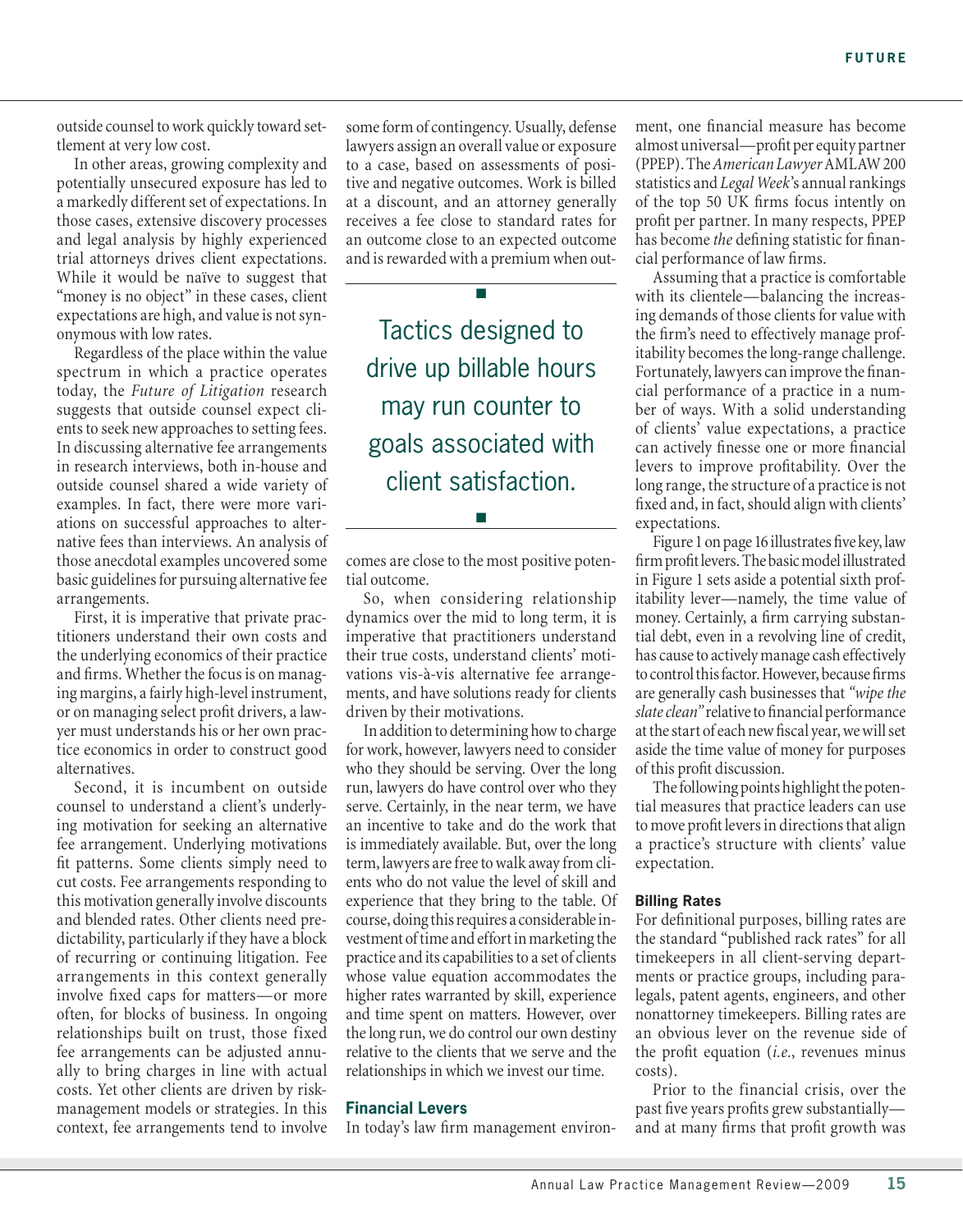driven by increases in billing rates. In some respects, it was a self-reinforcing cycle. As the largest and most expensive firms raised rates, they created a price umbrella under which mid-sized firms could raise rates and still remain a relative bargain. In the face of so-called "rate compression," large firms would again be compelled to raise rates, and the cycle would repeat.

At the same time, general counsel have increasingly resisted billing-rate inflation. This rate sensitivity has been accentuated by the highly visible run-up in starting salaries for associates, discussed further below. (*See* "Costs" on p. 17.) This sensitivity, coupled with severely reduced demand brought on by the global recession appears to have broken the cycle of rate increases.

Future profit growth associated with simple rate increases are likely to require more than a letter informing clients of an increase. Either a practice will need to demonstrate clear value associated with those higher rates, that is, superior results relative to the rates, or, a practice will need to realize the higher rates through alternative fee arrangements.

# **Hours/Productivity**

Productivity is simply a measure of the

number of hours per timekeeper at the individual and practice group levels. Number of billable hours simply and bluntly drives revenues and profits. Clearly, there are physical limits to the number of billable hours that a firm can expect from a timekeeper—though the range of expectations is quite broad.

A key element to understand vis-à-vis billable hours' relationship to firm profitability is that the last few hundred billable hours are generally the most profitable. Essentially, timekeepers work much of the year to cover the direct and indirect costs associated with their work. A simple example can illustrate the point.

Imagine for a moment a staff attorney earns \$100,000 annually. In addition, her employment agreement includes employee benefits, such as retirement funds, insurance, and payroll taxes of \$35,000 annually in direct costs. Further, employing that attorney requires office space and other overhead to provide an appropriate working environment. Assume that those costs add another \$25,000 annually in indirect costs. Thus, total direct and indirect costs for our hypothetical staff attorney are \$160,000 annually.



- Now, imagine that our attorney's billing rate is \$160 per hour.
- In this scenario, our staff attorney will work half the year (1,000 hours assuming hours are all billable, which, of course, they are not) simply to cover direct and indirect costs associated with her employment.
- If that professional carries a billable hour expectation of 1,500 hours, only the final third of the year actually creates profits.

Firms adopt many tactics as incentive to timekeepers to increase their billable hours. These incentives include publishing standards, under which it is culturally inappropriate to fall and which may result in symbolic or actual sanctions, offering billable hour bonuses for hours above the standards, and giving awards and recognition, to name a few.

In some respects, tactics designed to drive up billable hours may run counter to goals associated with client satisfaction, which is one critical argument in favor of implementing an integrated strategy rather than pursuing financial goals and client satisfaction goals separately. For example, adopting alternative fee solutions often drives down billable hours on targeted matters. If a firm also incentivizes lawyers to increase their hours, those two strategies could work in counter purpose to one another.

#### **Leverage**

Leverage in a law firm is defined as the ratio between hours or dollars billed by equity shareholders or partners and hours or dollars billed by all other timekeepers. Many crude statistics measure leverage in terms of full-time equivalent (FTE) ratios, for example, the number of equity partners to the number of other timekeepers. On an even more simplistic level, some measure leverage as a simple partners to associates ratio.

In a perfect world, where everything else is constant, increased leverage would lead to increased profitability. The reason is easily understood—people other than partners would create profitable revenue: the more of them there are, the more profitable the firm would become.

# **Figure 1: Five Profit Levers**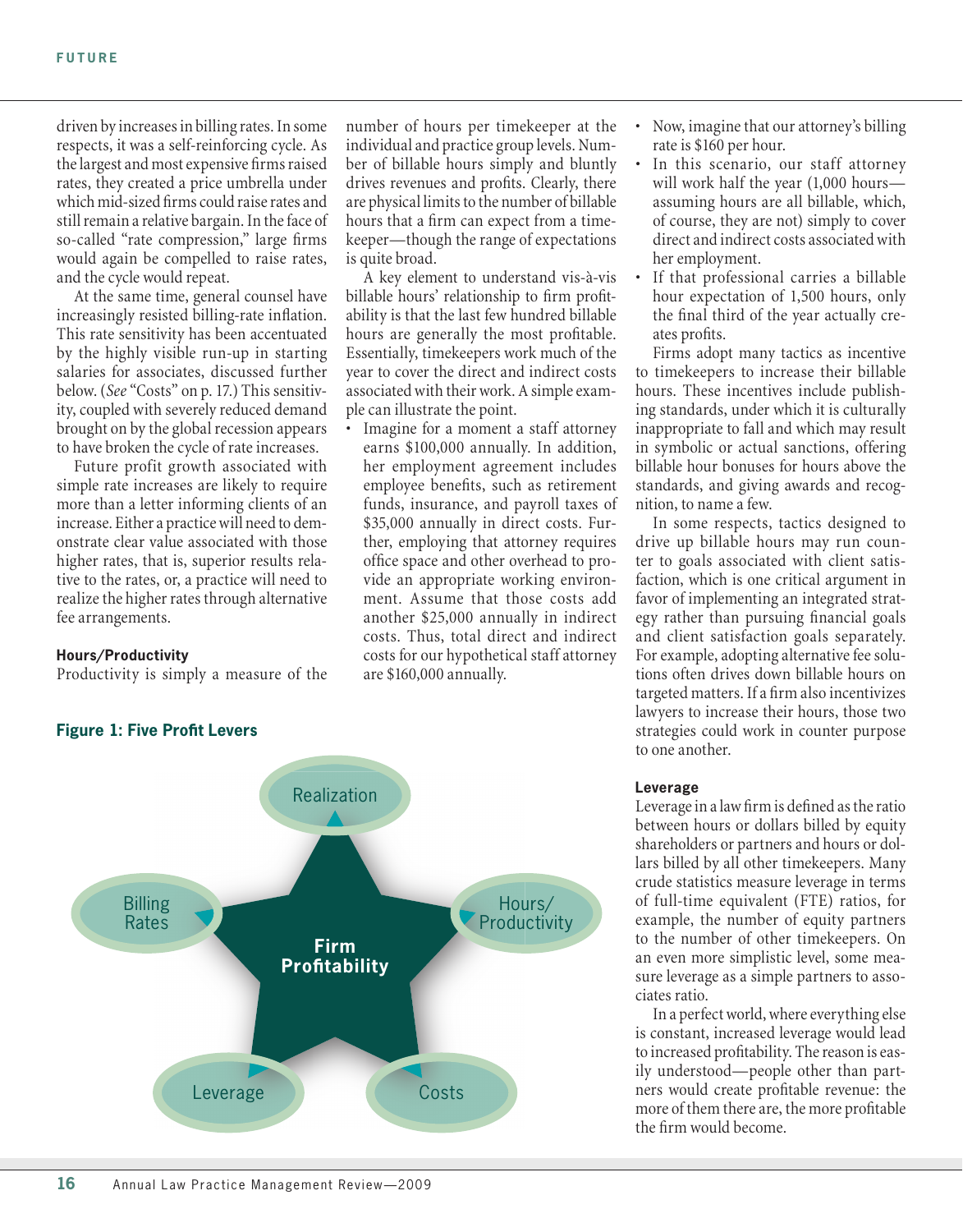Unfortunately, we do not live in a perfect world, and all other things generally do not remain constant. As noted above, the last 100 billable hours in a year largely fall to the bottom line, while the first 100 simply cover costs. If a firm does not have enough work to keep nonequity timekeepers fully utilized, increasing leverage will tend to increase costs rather than profits.

More importantly, managing leverage really requires getting the right skills and people working on behalf of clients on a given matter. If a matter calls for partner level knowledge and experience, assigning the work to associates simply to improve leverage does the client a disservice. Conversely, if a partner hordes work to keep his or her billable hours high, some of that work undoubtedly should have been completed by less experienced professionals who command a lower rate than that partner. Again, managing leverage is really about having the right people on the right matters.

Over the long term, leverage becomes critical to profit because managers can balance both a practice and firm's staffing mix appropriately to match with the needs of clients. As law firm models evolve over the coming decade, firms will have more strategies available to manage leverage. First, a wide variety of nonpartner track careers are likely to develop in law firms, enabling firms to leverage more experienced and skilled lawyers in new ways, that is, beyond leveraging nonequity partners. Second, labor shortages in developed economies will encourage firms to retain senior people beyond traditional retirement ages, providing another option for capturing leverage from experienced, highly skilled professionals. Third, contract attorney business models will continue to expand, providing alternatives for managing capacity and leverage over the short term. Finally, offshore service providers are likely to proliferate, providing another option for leverage and capacity management.

#### **Realization**

Billable hours and billing rates are simply accounting methods if a firm does not or cannot collect the time billed at agreedupon rates. Realization is a measure of the difference between the net fees collected

and the fees that would have been collected had the total hours billed been invoiced and collected at standard rates.

Realization can exceed 100 percent in instances in which premium rates are billed or if matters billed under fixed fee arrangements take less time than originally anticipated. Often, realization falls short of 100

n

It is rare for a firm to "save its way to prosperity," but cost management is not an inconsequential aspect of profitability.

percent, due to agreed-upon rate discounts, write-downs of inefficient or unauthorized time, or clients' objections to invoiced amounts.

n

While improving realization appears to be a financially driven goal, achieving that goal generally requires either improved client orientation or improved business processes.

Client-oriented initiatives that improve realization include aligning staffing with client needs and expectations—that is, placing the right people at the right rates on client matters—developing alternative fee approaches, and other steps that lead clients to demand or expect fewer discounts.

Business-process oriented initiatives can increase realization primarily by improving the timeliness and accuracy of the billing process. Clients' objections to invoices can often be traced to untimely billing for example, sending bills for work that was completed months earlier, by which time a client has forgotten the value associated with that time.

# **Costs**

Costs are largely self explanatory. In a law firm, the overwhelming majority of costs

can be traced directly to people—salaries, benefits, payroll taxes, and the space and other overhead required to ensure that people can remain productive.

As entry-level associate salaries accelerated in the last few years—with little impact on rates of associate retention people-related costs grew substantially. If the experience of the run-up in associate salaries of the late 1980s and early 1990s is a guide, it will take many years to bring starting salaries in line with historic trends. Meanwhile, the global recession has dramatically slowed the rate of associate attrition, and firms are cutting salaries and cutting back on hiring.

The coming decade offers law firms a wide range of potential cost-management strategies and tactics—alternative career paths, outsourcing, virtual offices and telecommuting, and other approaches to managing capacity, personnel costs, and overhead. It is rare for a firm to "save its way to prosperity," but cost management is not an inconsequential aspect of profitability. Ultimately, effective cost management in a law firm implies strong people strategies.

# **Law Firms Can Finesse Profit Levers**

Over the long run, every one of these profit levers can be adjusted substantially—particularly the mix of people and skills. Practices that do not bring the professional mix into alignment with clients' expectations can expect to suffer.

Further, each of these major profit levers is best managed via an integrated approach. Each profit lever requires considerations beyond the purely financial to have a sustained, positive impact on financial results.

The type of integrated action that this discussion recommends is often best implemented at the practice group level. Practice groups, in truth, the leading partners in those groups, actively supervise matters, assign work, manage client relationships, train junior lawyers, and frequently, prepare and send invoices. Generally, therefore, actions taken at the practice group level can have the greatest actual positive impact on profitability.

**Destiny/Profitability,** see page 58